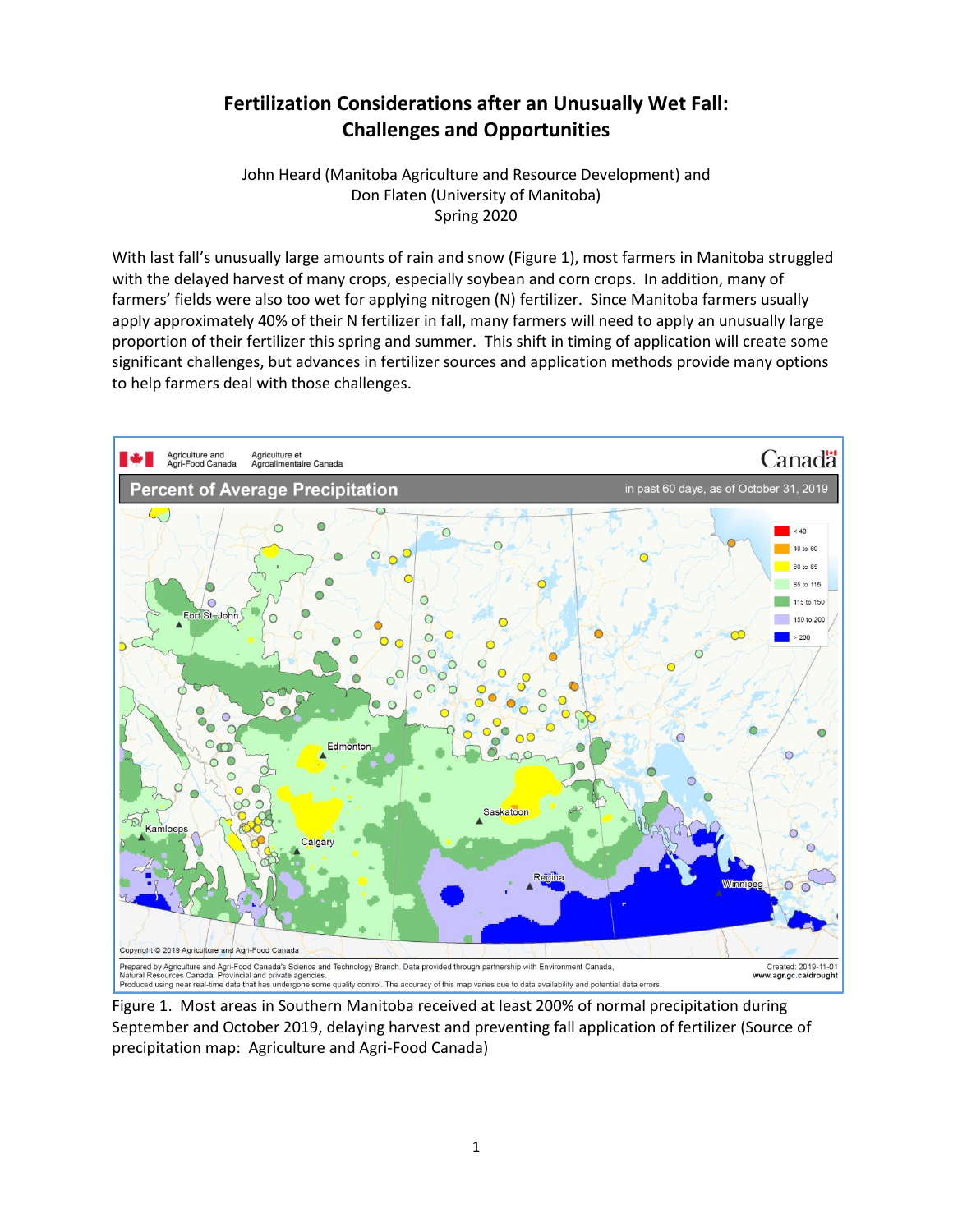In addition to delaying harvest and fall application of fertilizer, wet soils also reduce N efficiency through greater losses, particularly for broadcast fertilizers. These greater losses occur not only during the fall, but also in spring, because a wet fall often leads to a wet spring, with a high probability of poor infiltration of snowmelt, leading to overland **runoff** and ponding. Surface applied nutrients (e.g., broadcast fertilizer) are vulnerable to such runoff loss already since many soils are so saturated that additional moisture is moving as run-off rather than infiltrating into the soil. Furthermore, broadcast N converts quicker to nitrate than banded N, increasing the risk of **leaching** on coarse-textured (sandy) soils and **denitrification** on poorly drained, fine-textured (clay) soils. For more information about these processes see the **Supplemental Information** section at the end of this factsheet.

#### **Traditional N Fertilization Practices in Manitoba**

Recent surveys show that Manitoba farmers traditionally use many options for applying nitrogen and phosphorus fertilizers. Fall application of nitrogen (N) is usually the primary practice for 45% of wheat acres, 34% of canola acres and 32% of corn acres (Table 1). However, as mentioned earlier, last year's wet fall has prevented many farmers from employing this practice.

| <b>Practice</b>             | Wheat                        | Canola         | Soybeans | <b>Grain corn</b> |
|-----------------------------|------------------------------|----------------|----------|-------------------|
|                             | % of acres or volume applied |                |          |                   |
| <b>TIMING</b>               |                              |                |          |                   |
| Fall                        | 45                           | 34             | 1        | 32                |
| Spring, preplant            | 11                           | 13             | 0        | 48                |
| At seeding                  | 43                           | 51             | 4        | 23                |
| Post seeding, in crop       | 2                            | 2              |          | 22                |
| <b>PLACEMENT</b>            |                              |                |          |                   |
| Broadcast, no incorporation | Ω                            | $\mathfrak{p}$ | ი        | 11                |
| Broadcast and incorporated  | 4                            | 13             | 0        | 35                |
| Preplant banded             | 52                           | 40             |          | 39                |
| Sidebanded                  | 12                           | 12             |          | 13                |
| Mid row banded              | 17                           | 19             |          | 3                 |
| Seed placed                 | 13                           | 11             |          | 2                 |
| In crop applied             | 2                            |                |          | 22                |

Table 1. Nitrogen fertilizer placement and timing used by Manitoba farmers for spring wheat, canola, soybeans and corn (based on % of acres or volume applied).

Source: STRATUS Ag Research Surveys (2016-2018)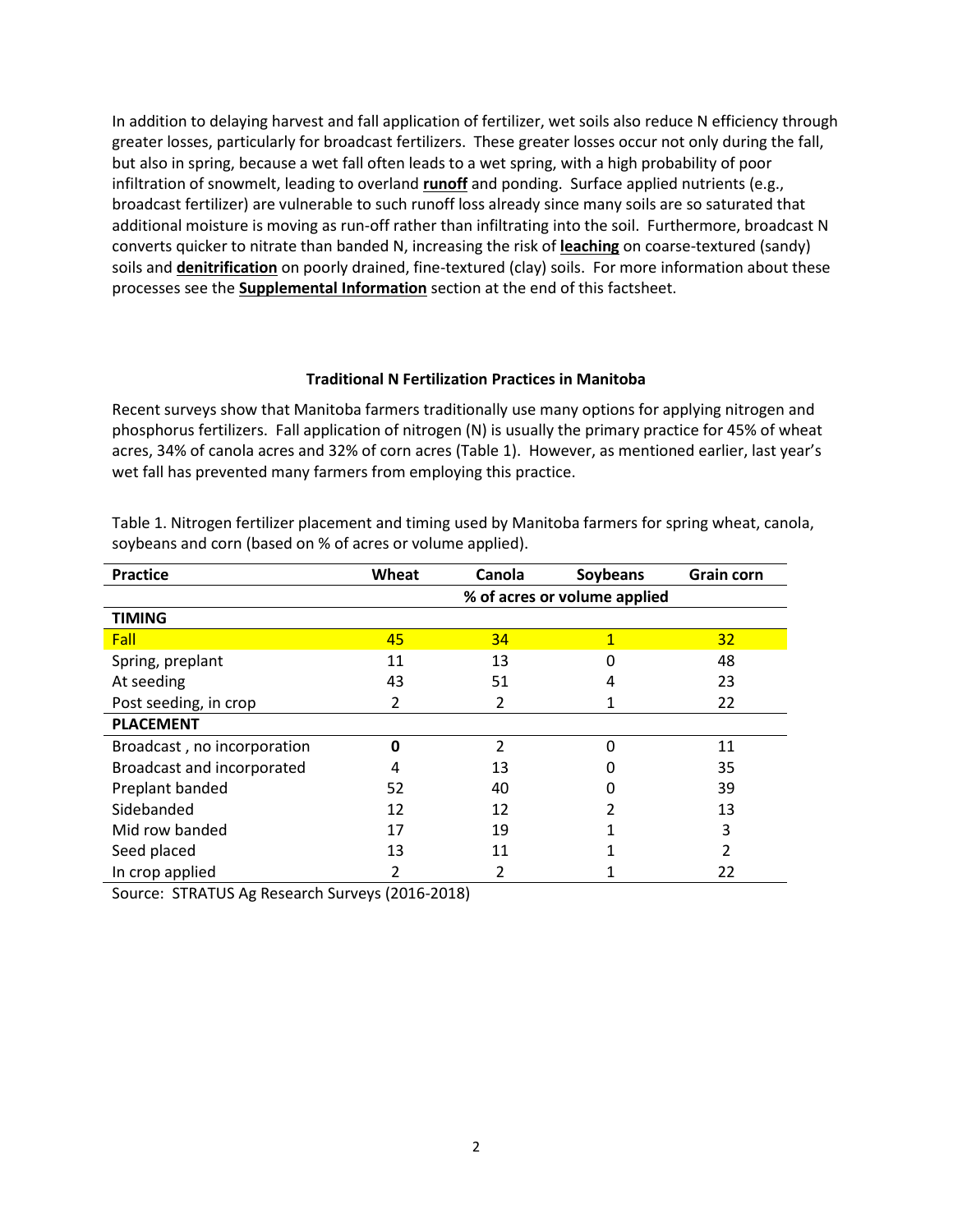#### **Spring and Summer Options for Applying N Fertilizer**

Since early seeding is important for optimizing crop yield, producers will be looking for ways to apply their N fertilizer efficiently without delaying the seeding operation. In order to achieve these objectives for a spring fertilization program, the fertilizer source, placement and timing must be managed carefully to minimize losses of fertilizer N to the environment and optimize crop access to the fertilizer. For more information about these losses of N see the **Supplemental Information** section at the end of this factsheet.

Fortunately, there are numerous timing and placement options other than fall broadcast or banded N to meet N needs of the crop, as shown in Table 1. In addition, combinations of new sources and new application equipment give farmers more options than ever for spring and midseason applications of N, such as:

- fertilizer application equipment such as high clearance sprayers and floaters can apply 28-0-0 in dribble or directed bands immediately after planting or in established crops.
- fertilizer additives, such as urease inhibitors, that can be mixed with conventional fertilizers or purchased as enhanced efficiency fertilizers (e.g., SuperU); these additives delay the conversion of urea to ammonia and reduce the risk of gaseous losses due to volatilization of surface applied urea or UAN solutions. Also, several enhanced efficiency fertilizers or additives contain nitrification inhibitors (e.g., N-Serve for ammonia and eNtrench for urea and UAN) and DCD (SuperU and Agrotain Plus for UAN) which slow the process of ammonium conversion to nitrate, decreasing potential leaching and denitrification losses under wet conditions such as those expected for spring 2020
- controlled release fertilizers (e.g., ESN fertilizer, which has a polymer coating) can reduce the toxicity of seed-row placed urea applied at planting; so, higher rates of N can be applied safely in the seed-row

Spring and summer options for timing and placement include the following:

**1) Pre-Plant Banding** – Banding N in below the soil surface tends to be the most efficient form of application under western Canadian conditions. Placing the fertilizer below the soil surface protects the ammonia portion from gaseous losses by volatilization. Placing the fertilizer in a band limits the contact between the fertilizer and the soil microorganisms, reducing immobilization of both ammonium and nitrate. Banding also slows the conversion of urea to ammonium and ammonium to nitrate, which can reduce losses by denitrification and leaching. Ideally, bands should not be disturbed by pre-seeding tillage or seeding operations.

In Manitoba, all forms of N fertilizer usually perform well when applied as a spring pre-plant band, provided that the fertilizer is at least 2" away from the seed. Anhydrous ammonia (NH3) should be placed at least 4"below the soil surface and, if possible, seeding should be done perpendicular to  $NH<sub>3</sub>$ bands. Urea should be banded as deep as possible for seed safety (i.e., at least 2" deeper than the seed) and on an angle to seed rows. There is no need to delay seeding after application if  $NH<sub>3</sub>$  or urea is placed at recommended depths, especially on moist clay soils. However, pre-plant banding may potentially delay seeding and dry or disrupt the seedbed, especially in clay soils.

Where spring tillage will be required to manage ruts left from harvest operations, spring banding fertilizer with a cultivator-style air seeder may accomplish both jobs. Likewise, many farmers have low disturbance disk drill seeders that could be used to band granular fertilizer before or after seeding.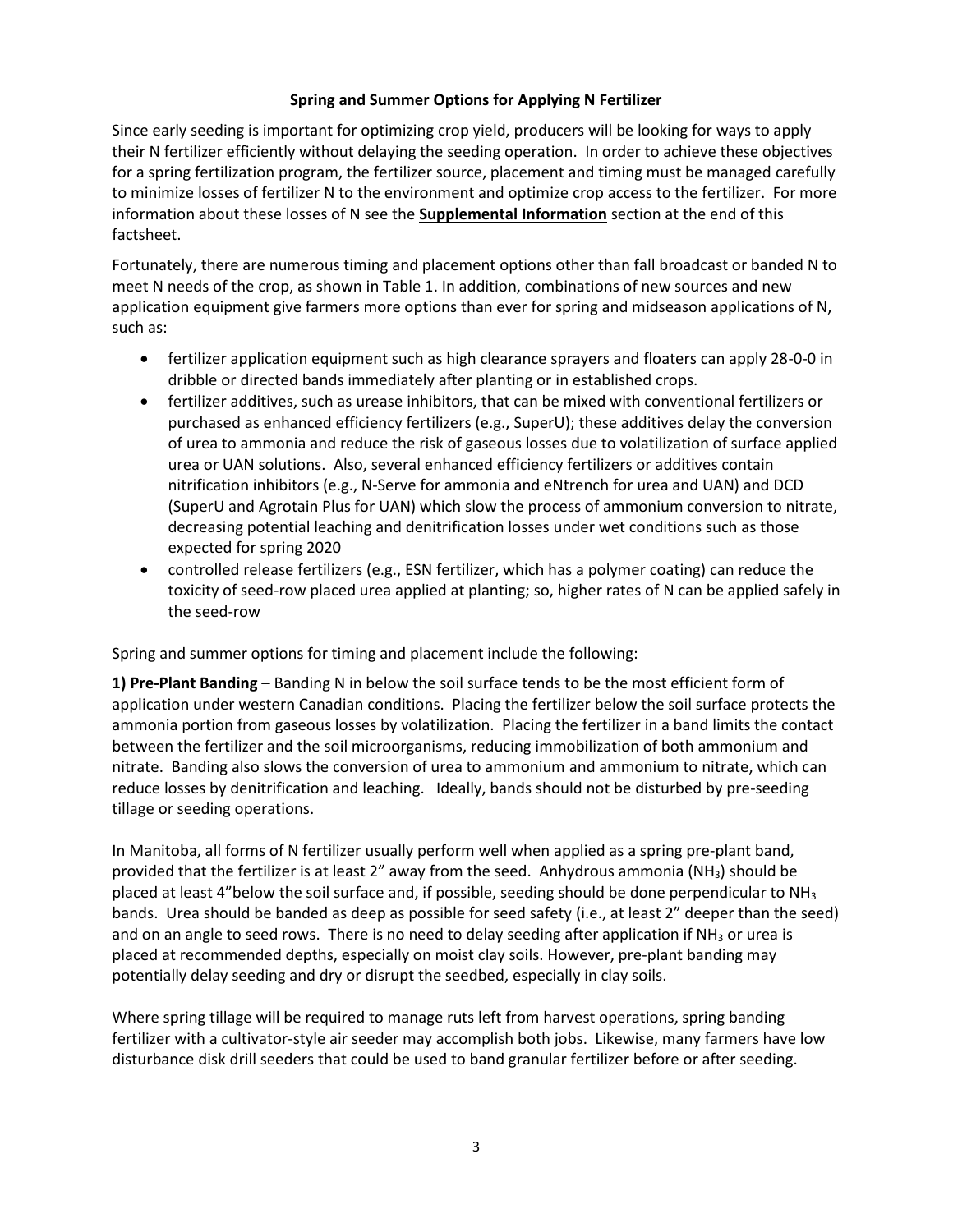**2) Surface Applications Immediately Before or After Seeding** – Broadcasting is a very quick method of applying fertilizers, with applicators being able to cover as much as 1000 acres per day. However, urea or UAN solution sources of N can be lost by volatilization unless or until they are incorporated into the soil with tillage or moved into the soil with precipitation. Tillage during conventional seeding operations is generally sufficient to incorporate urea or UAN solution to reduce volatilization. However, harrowing, shallow vertical tillage, and low-disturbance seeding may not eliminate volatilization loss of urea or UAN.

If either ammonium or nitrate sources are in close contact with crop residues, they may also be subject to immobilization as the residues decompose, since microorganisms will consume N from the soil or fertilizer as they decompose crop residues that may be low in N (e.g., cereal residues). In additioin, surface stranding of broadcast fertilizer, in dry soil above the active portion of the crop's root system may be a problem in some weather conditions. Also, high rates of broadcast urea-N applied without incorporation on drill-seeded fields may concentrate pellets in the seed-furrow and cause seedling damage to sensitive crops like canola.

Where fields are rutted and tillage is required, it might be logical to broadcast fertilizer beforehand. Generally cultivators and disks will incorporate fertilizer to a 3-4" depth, but harrowing or shallow vertical tillage may be insufficient for full incorporation. Volatilization losses have been observed at shallow incorporation depths.

Because of the high potential for volatilization and immobilization losses, surface applications of N tend to be less efficient than in-soil banded applications. Efficiency of surface applications tends to improve in higher rainfall areas, since precipitation is more likely to move the fertilizer into the soil, reducing the risk of loss and/or stranding at the soil surface. Efficiency is also lower on high pH soil, since high pH encourages the production of ammonia gas.

While often less efficient than in-soil banded or incorporated fertilizers, surface N applications without incorporation may be appropriate for fertilization of forages, winter cereals and for post-emergent N delivery. However, lack of N fertilizer incorporation will increase the risk of volatilization losses. As a result, if dribble banded to reduce contact with crop residues and soil, UAN will generally be a better choice than broadcast urea for surface applications. Volatilization losses with dribble banded UAN will be lower than with urea, both because the UAN provides a portion of the N as nitrate and because UAN does not increase initial pH at the application site to the same extent as urea. Both of these factors reduce the proportion of N present as ammonia, thus reducing volatilization. Use of a dribble-band rather than a spray application also limits contact between the fertilizer and crop residue, reducing immobilization. As a result, in several field studies in Manitoba, surface dribble-banded applications of UAN were nearly as effective as in-soil banded applications.

Another option to reduce the risk of volatilization loss from broadcast fertilizer is to use a urease inhibitor, in the form of an additive such as Agrotain with urea or UAN, or a fertilizer product such as SuperU. Urease inhibitors slow the conversion of urea to ammonium, allowing more time for the urea to move into the soil before being converted into ammonium and ammonia. Also, the slower conversion reduces the concentration of ammonia at the soil surface, reducing the rate of volatilization. The economic benefit of urease inhibitors will depend on the relative risk of volatilization loss and the cost of both the fertilizer and the inhibitor. As volatilization losses from UAN are generally lower than from urea, the benefit of using the urease inhibitor is likely to be lower with UAN than with urea.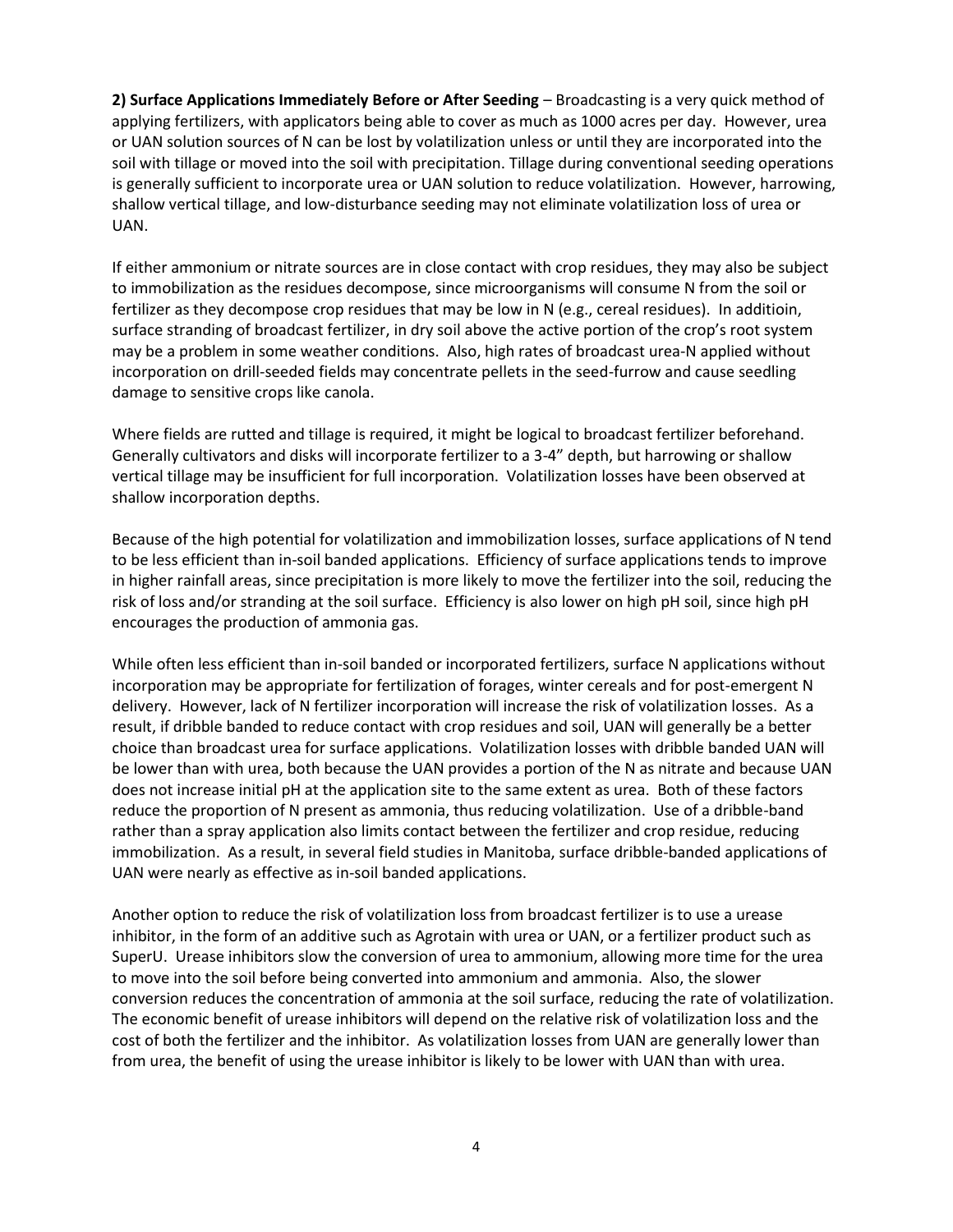While a higher rate of fertilizer may be required to compensate for the reduced fertilizer use efficiency for surface applications, this may be a practical compromise, particularly for producers who are not willing or able to purchase specialized equipment for in-soil fertilizer placement.

**3) Placement in the Seed-Row** – Placement of fertilizer in the seed-row is an attractive option for situations where N fertilizer can't be applied in a side-band or mid-row band at planting, since it eliminates an extra pass for fertilizer application. If the fertilizer is placed directly with the seed, it eliminates the extra expense, draft requirements and soil disturbance required to side-band or mid-row band the N fertilizer requirements. Seed-row placement is also a form of banding, so it is efficient in terms of reducing N losses.

Applying excess nitrogen with the seed, however, can lead to seedling damage due to a combination of salt and ammonia toxicity. Such damage often reduces crop yields, limits crop response to nitrogen fertilizer and reduces nitrogen use efficiency. In addition, seedling toxicity may also delay crop emergence and reduce crop vigour (increasing potential losses from weed competition), delay crop maturity (increasing risk of damage from fall frosts), and lower crop quality. In all cases, the eventual impact of seedling toxicity on crop yield and quality at harvest is highly dependent on the type of growing season.

The amount of seed-placed fertilizer that can be safely applied depends on a number of factors including environmental conditions, crop grown, soil type, width of the seed/fertilizer band, row spacing and fertilizer source. Small seeded crops such as flax or canola are more sensitive to seedling damage compared to crops such as wheat or barley. With cereal crops, urea tends to be more damaging than ammonium nitrate (34-0-0, which is no longer available), while UAN tends to be intermediate, since it is a blend of urea and ammonium nitrate. Canola is equally sensitive to urea and UAN. Regardless of crop, the rate applied with the seed must be decreased in situations with coarse textured soils (e.g., loam or sand), soils that have low soil organic matter, cool growing conditions, low soil moisture, soils with salts or free lime, or with the use of wide row spacing and/or narrow openers. The use of air seeders with wide sweeps allows for increased rates of seed-placed fertilizer, since the concentration of fertilizer in contact with the seed is reduced as the seed and fertilizer are spread over a wider area. For more detail about determining safe rates of N fertilizer that can be applied with cereals and canola, please refer to Table 7 of the Manitoba Soil Fertility Guide [https://www.gov.mb.ca/agriculture/crops/soil-fertility/soil](https://www.gov.mb.ca/agriculture/crops/soil-fertility/soil-fertility-guide/)[fertility-guide/.](https://www.gov.mb.ca/agriculture/crops/soil-fertility/soil-fertility-guide/)

The risk of damage from seed-placed fertilizer varies greatly from year to year, depending on conditions at seeding, so a rate that caused no problems one year may cause significant damage the next. A reasonable compromise may be to apply a portion of the fertilizer with the seed and broadcast or dribble-band the remainder.

The use of a controlled release fertilizer such as polymer-coated ESN can increase the level of N that can safely be applied with the seed. The amount of safety is difficult to predict since the polymer coating may be fractured during handling, transport and air-seeder delivery, affecting the rate of N release. The suggested safe rate limits are based on the provincial guideline (Table 7 in the Manitoba Soil Fertility Guide, referred to above) and the proportion of "well cared for" ESN in the blend with seed-placed urea. At 100%, ESN can be used at 3 times the safe urea-N rate, and a 50% ESN:50% urea blend can be used at 1.5 times the safe urea-N rate.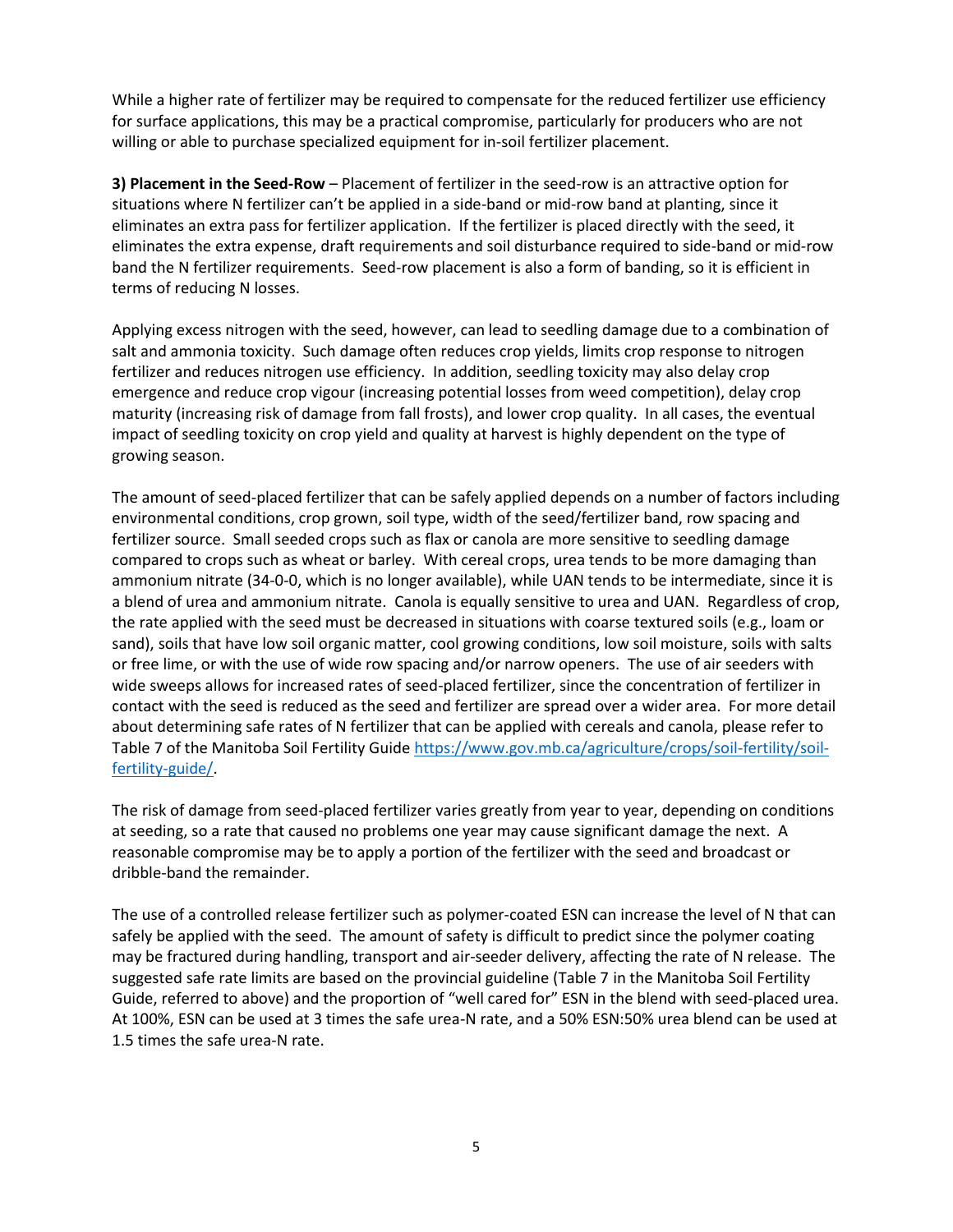**4) Side-Banding or Mid-Row Banding at Seeding** – Banding of N to the side and below the seed will decrease the risk of ammonia or salt toxicity compared to seed-placing. Many commercial and homemanufactured openers have been designed for one-pass seeding and fertilizing. These include simple systems where fluid N is dispensed through a tube on the seed-opener and mixed with the soil as it falls back over the seed, combined seed and fertilizer boots which place the N in a band separated from the seed, and systems with separate openers for side-band or mid-row placement. Often the entire N needs of the crop can be met through sideband placement, but Manitoba research has shown that placement 1" to the side and 1" below may NOT be sufficient separation for crop safety, especially for sensitive crops such as canola (Grant et al. Agron. J. 102:875). Therefore, if the entire N needs are to be applied, the side band should be at least 2" from the seed row for solution or dry fertilizer and at least 2-3" from the seed-row for anhydrous ammonia.

Mid-row banding N fertilizer between every second seed-row at seeding maintains the greatest degree of seed safety. Less soil disturbance, and hence more moisture retention, would be achieved with a disk type mid-row bander unit compared to a shank-type.

Fluid sources are particularly convenient for one-pass systems, as application equipment for fluids is often easier to work with and cheaper to modify than equipment for granular or ammonia application.  $NH<sub>3</sub>$  is a relatively low-cost N source, but concerns exist as to its seed safety for application in a one-pass system. Nevertheless,  $NH<sub>3</sub>$  can be safely applied using side-band or mid-row band equipment, as long as the seed-fertilizer separation is at least 2-3". Good opener wear-ability, good soil tilth, good moisture conditions, and reasonable speed of operations are also important to ensure that seed and fertilizer separation are maintained. Wing-tip injection of NH<sub>3</sub> on sweep openers has performed well for cereals on heavier soils. However, at the shallower seeding depths required for canola or flax, there may not be sufficient soil coverage to prevent ammonia escape to the surface.

Many of the commercial seeders do a very good job of side-banding or mid-row placement, but the cost of the equipment can be high. Draft requirement and seedbed disturbance may also increase and trash clearance may become a problem; however, the benefits of combining seeding and fertilization into one operation can be significant and may pay long term dividends.

Recently there have been concerns over shallow placement of urea or UAN in the soil and volatilization potential. Field studies in eastern Manitoba have shown urea placement at ½ to 1" depth had slightly more volatilization than at 1.5 to 4" placement, but yields were unaffected. Proper coverage and packing help to minimize any potential loss.

**5) Banding Nitrogen Immediately After Seeding** – A small amount of research and practice indicates that banding NH<sub>3</sub> immediately after seeding may have some advantages over topdressing in terms of cost and efficiency. This research was conducted many years ago on heavy clay soils previously seeded with diskers or air seeders. If such a strategy is attempted, ensure that  $NH<sub>3</sub>$  is placed perpendicular to the direction of seeding, using a narrow knife or low disturbance opener to minimize destruction of the seedbed. Also ensure that NH<sub>3</sub> is injected at the recommended depth to minimize the potential for seedling damage and to prevent ammonia escape from the trench.

With very precise guidance (e.g., RTK), some farmers have successfully fertilized between seeded rows after seeding to band apply fertilizer N, but this is only practical in 10" or wider row spacings and with low disturbance application equipment that can band fertilizer into the soil with minimal stand disruption or injury.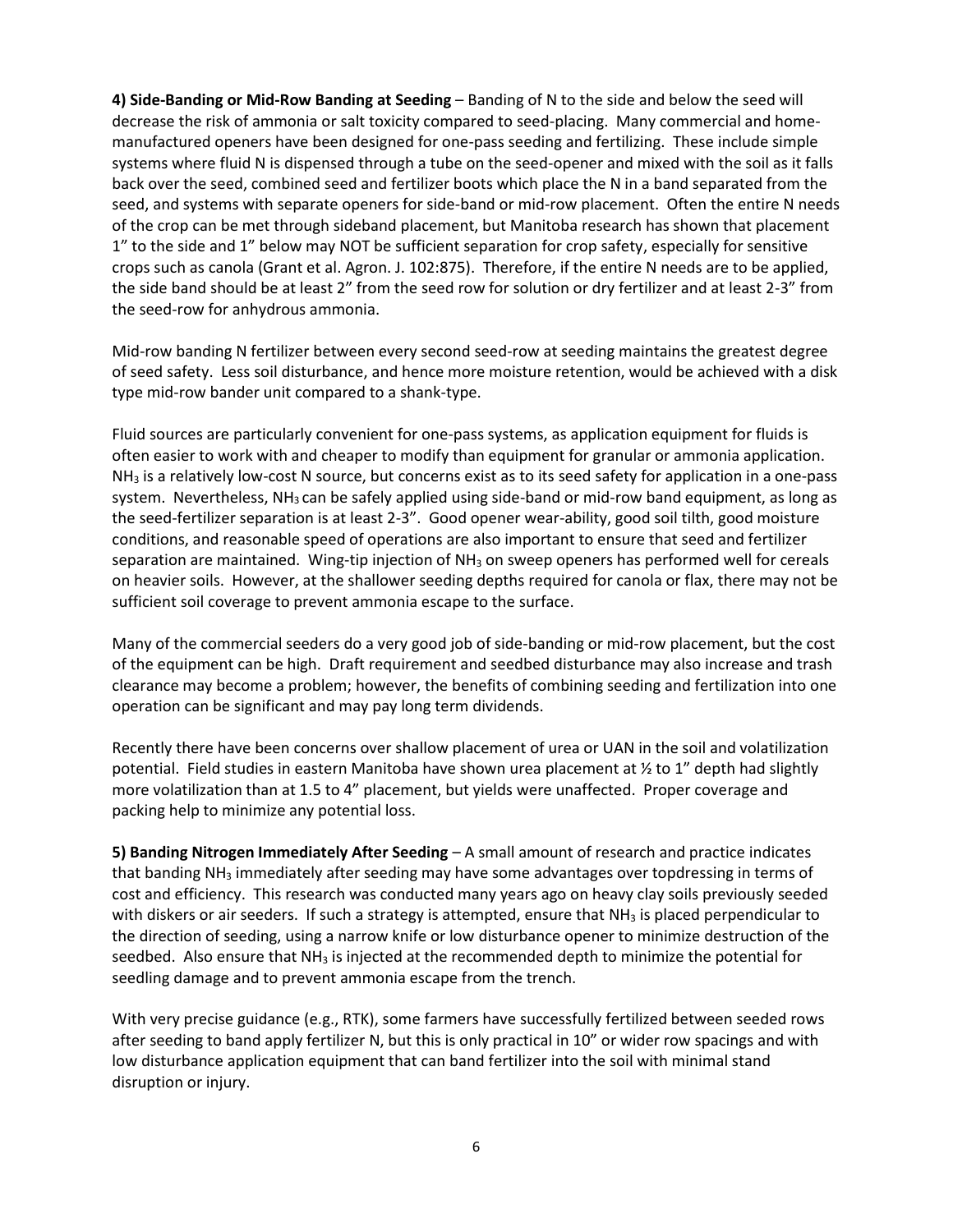**6) Post Emergence or Midseason Applications** – In some situations, producers may want or need to delay applying a portion of their nitrogen fertilizer until they have better estimate of their crop's yield potential or because of constraints on the amount of N fertilizer they can apply before or during seeding. Historically in Manitoba, midseason applications of all or part of a crop's nitrogen fertilizer has not produced higher yields than pre-plant or one-pass seeding and fertilizing application. However, new fertilizer products and practices have improved the efficiency of post-planting applications as a complement to applications at or near planting. For example, recent research on split N application with urease-treated urea produced highest spring wheat yield when 25-50% of the N was split applied at stem elongation – when more than 5mm of rain was received within 5 days of application.

Top-dressing (broadcasting N after crop emergence) can be a reasonably efficient method of applying N fertilizer if rain falls soon after application, which is common in the spring in much of Manitoba. However, post-seeding surface applications will be subject to the same considerations as surface applications prior to seeding. UAN is well-adapted to use for post-seeding N applications if it is dribblebanded, or injected using coulter applicators after crop emergence. Conversely, applying UAN in a fullcoverage spray may result in leaf burning and significant losses of N. Ideally, post-emergent N should be applied to cereals no later than heading and to canola prior to bolting.

Long season, wide row crops like corn or sunflowers have numerous opportunities for in-season N, including top dressing (discussed above) as well as side dressing (banding N in soil, between rows) and surface banding (e.g., y-drop application of UAN).

Regardless of which source and placement is used for midseason applications, the crop's early season N requirements must also be met. Therefore, a substantial amount of N should also be applied at or near planting in situations where soil N supplies are low and/or to deal with the risk of adverse weather that could delay post-seeding applications. Volatilization losses will be higher on high pH soils, especially if a urease inhibitor is not used. There may also be an enhanced risk of stranding of N at the soil surface with prolonged dry weather, regardless of whether a urease inhibitor is used. Therefore, the likelihood of a benefit from post-seeding applications increases with the chance of significant in-season precipitation. This is because the crop is more likely to be able to gain access to the applied N and, because if yield is primarily limited by available moisture, in-season rainfall increases yield potential and response to applied N. In addition, early season denitrification and leaching losses of N already present in the soil will be greater under wet conditions.

#### **One More Consideration: Making Sure Your P and K Fertilizer is "In Place"**

Another fertilization issue to consider is the logistical challenge of getting P and K fertilizers to retailers and farmers for this coming spring season, when the transport and warehousing system will be severely stressed to handle the extraordinarily large quantities of N fertilizer. Although there are agronomically efficient options for applying N fertilizers after crops are planted, there are no equivalent timing and placement options for applying P and K efficiently after planting. That is why the same surveys summarized in Table 1 show that over 90% of wheat and canola fields in Manitoba are fertilized with phosphorus (P) at seeding, for example. Therefore, given the importance of banding P and K at time of planting, farmers should ensure that they have their bulk requirements for P and K fertilizers "in place" … preferably on their farms, well ahead of seeding time.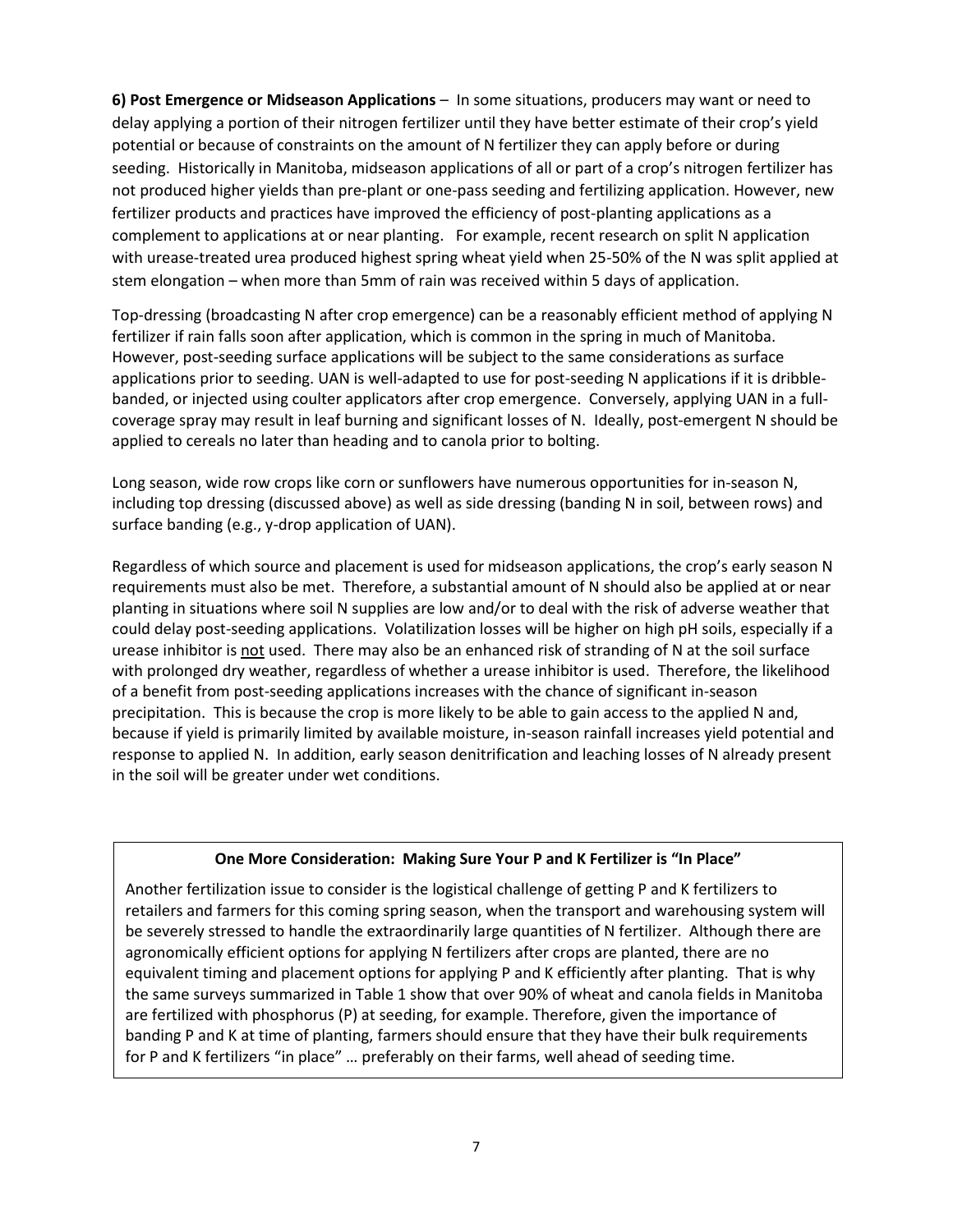### **Supplemental Information**

#### **Minimizing Nitrogen Fertilizer Losses to the Environment**

Fertilizer use efficiency will be greatest when a source, placement and timing combination is used that minimizes N losses by the following mechanisms:

**1) Volatilization** is the loss of N to the atmosphere as ammonia gas. Ammonium and ammoniumproducing sources, such as urea or UAN solution, may be lost by volatilization when left on the soil surface, while nitrate sources are not susceptible to this loss. The ammonia dissolves and travels in soil moisture, so volatilization losses increase with factors that increase evaporation, such as warm air and soil temperatures and wind. Applying ammonium-based fertilizer when temperatures are cool, winds are light and rainfall is imminent helps to reduce volatilization losses.

| Table 1. Conditions that Affect Volatinzation Losses of N Fertinzen |                                      |  |  |  |
|---------------------------------------------------------------------|--------------------------------------|--|--|--|
| <b>High Loss Potential</b>                                          | <b>Low Loss Potential</b>            |  |  |  |
| moist conditions, followed by rapid drying                          | dry conditions, followed by rainfall |  |  |  |
| high wind velocity                                                  | low wind velocity                    |  |  |  |

warm soil temperatures high soil  $pH$  ( $>$   $pH$  7.5) high lime content in surface soil coarse soil texture (sandy) low organic matter content high amount of surface residue (Zero Till)

## **Table 1. Conditions that Affect Volatilization Losses of N Fertilizer**

cool soil temperatures low soil  $pH$  ( $>7.5$ ) no lime at soil surface fine textured soil (clay) high organic matter content low amounts of residue (intensive tillage)

**2) Immobilization** refers to the "tie-up" of N in the soil microorganisms as they decompose crop residues and use plant available N, such as ammonium and nitrate, for their own growth and reproduction. This is a temporary loss, since the N will become plant available when the microorganisms die and decompose, but it restricts N availability in the year of application. Immobilization losses are greatest for crop residues that have a low concentration of N or a high ratio of C to N (e.g., cereal crop residues) and when straw volumes are high (e.g. corn and wheat straw versus canola or soybean residue).

**3) Denitrification** is mainly a microbial process that converts nitrate-N to gaseous forms of N, which can be lost to the atmosphere. Denitrification occurs when available oxygen in the soil is limited, such as very wet or flooded conditions or when the soil is very compacted. Losses are higher on fine-textured soils (e.g., clay) and in depressional areas of the landscape where water ponds. Even when the soil is not completely flooded, there will be microsites in the soil where oxygen availability is limited and denitrification can occur. The rate of denitrification will be faster when soil temperatures are warm, because the activity of the microorganisms that cause denitrification increases with increasing soil temperature.

**4) Leaching** is the movement of N in the soil water down through the soil profile. When the N moves below the rooting depth, the plants can no longer reach the N, so it is lost for crop use and poses a threat to groundwater quality. Ammonium-N is normally bound to soil particles and is protected from leaching losses. Therefore, N in the nitrate form is much more susceptible to leaching losses than the ammonium form. Leaching will increase with increasing precipitation and is greater on coarse textured (sandy) soils with lower water holding capacity.

**5) Runoff and Erosion** is not generally a serious problem where fertilizer N is banded or incorporated. However, if fertilizer is applied onto snow or frozen soils, or if surface application is followed by heavy rainfall, losses may be substantial.